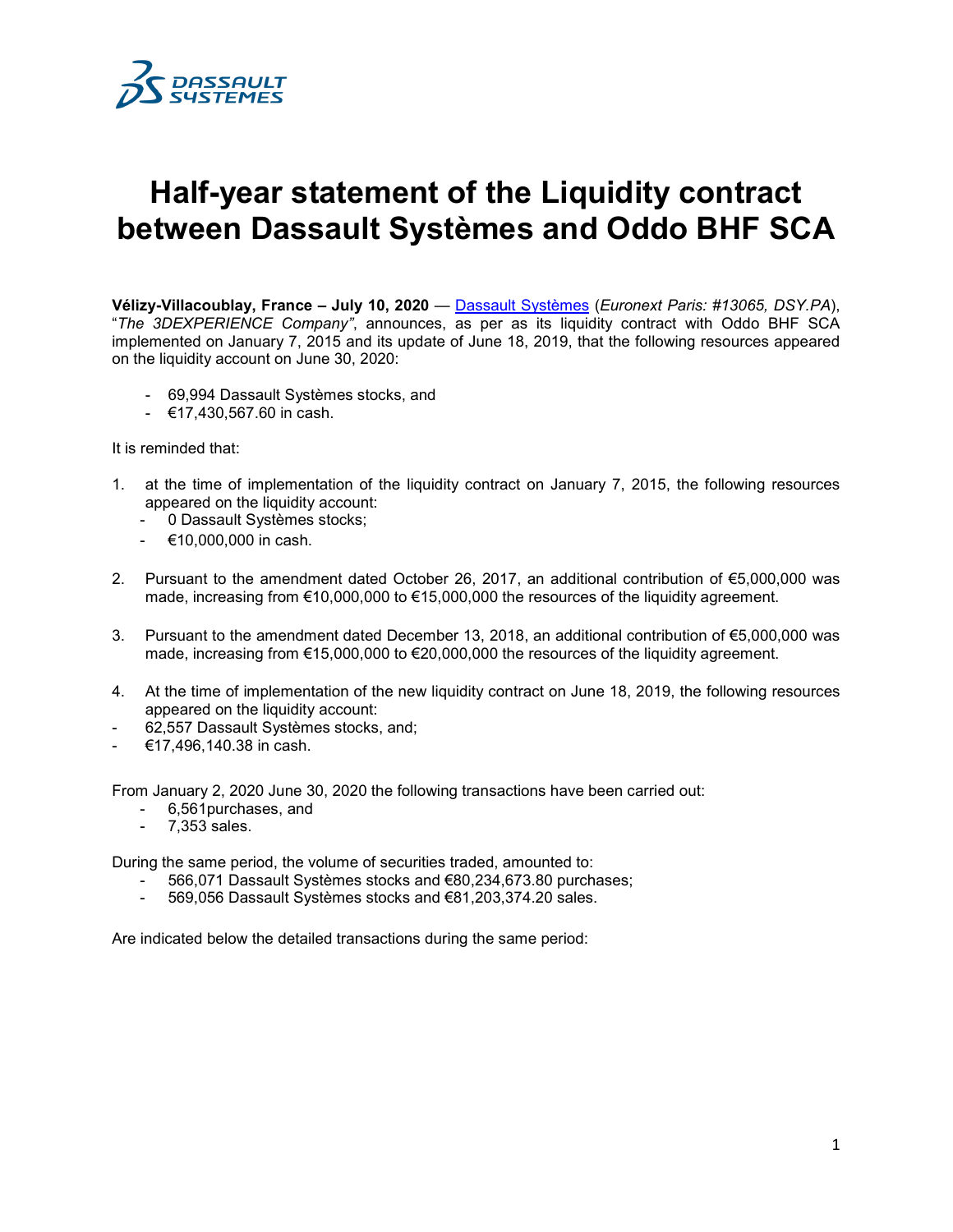| <b>PURCHASES</b> |                                 |                               | <b>SALES</b>          |                                 |                               |                       |
|------------------|---------------------------------|-------------------------------|-----------------------|---------------------------------|-------------------------------|-----------------------|
| <b>Date</b>      | <b>Transactions</b><br>quantity | <b>Securities</b><br>quantity | <b>Capital in EUR</b> | <b>Transactions</b><br>quantity | <b>Securities</b><br>quantity | <b>Capital in EUR</b> |
| <b>Total</b>     | 6,561                           | 566,071                       | 80,234,674.9          | 7,353                           | 569,056                       | 81,203,375.5          |
| 02/01/2020       | 00                              | 00                            | 00.0                  | 84                              | 8,000                         | 1,181,583.4           |
| 03/01/2020       | 15                              | 1,500                         | 219,825.0             | 84                              | 7,000                         | 1,034,613.0           |
| 06/01/2020       | 50                              | 6,000                         | 881,950.0             | $00\,$                          | 00                            | 00.0                  |
| 07/01/2020       | $00\,$                          | 00                            | 00.0                  | 69                              | 7,000                         | 1,042,651.3           |
| 08/01/2020       | 36                              | 3,200                         | 472,800.0             | 108                             | 9,000                         | 1,353,420.0           |
| 09/01/2020       | 22                              | 1,500                         | 227,997.1             | 33                              | 3,000                         | 461,000.0             |
| 10/01/2020       | 04                              | 1,500                         | 231,000.0             | 48                              | 3,000                         | 464,000.0             |
| 13/01/2020       | 11                              | 1,500                         | 231,000.0             | 00                              | 00                            | 00.0                  |
| 14/01/2020       | 17                              | 3,000                         | 461,425.0             | 00                              | 00                            | 00.0                  |
| 15/01/2020       | $00\,$                          | $00\,$                        | 00.0                  | 78                              | 6,000                         | 935,900.0             |
| 16/01/2020       | 20                              | 3,200                         | 497,475.0             | $00\,$                          | 00                            | 00.0                  |
| 17/01/2020       | $00\,$                          | 00                            | 00.0                  | 60                              | 5,000                         | 786,938.4             |
| 20/01/2020       | 15                              | 1,200                         | 188,640.0             | 22                              | 1,200                         | 189,487.2             |
| 21/01/2020       | 61                              | 5,500                         | 859,950.0             | 33                              | 5,500                         | 865,950.6             |
| 22/01/2020       | $00\,$                          | 00                            | 00.0                  | 21                              | 3,000                         | 479,500.0             |
| 23/01/2020       | 47                              | 5,000                         | 797,572.6             | 34                              | 5,000                         | 802,780.2             |
| 24/01/2020       | 40                              | 3,000                         | 486,900.0             | 38                              | 6,000                         | 975,400.0             |
| 27/01/2020       | 131                             | 13,000                        | 2,091,758.7           | 00                              | 00                            | 00.0                  |
| 28/01/2020       | 51                              | 10,700                        | 1,710,846.3           | 82                              | 6,700                         | 1,077,535.0           |
| 29/01/2020       | 48                              | 4,000                         | 640,235.8             | 91                              | 10,000                        | 1,609,977.5           |
| 30/01/2020       | 73                              | 11,000                        | 1,750,910.0           | 00                              | 00                            | 00.0                  |
| 31/01/2020       | 102                             | 8,700                         | 1,371,161.0           | 39                              | 4,000                         | 638,450.6             |
| 03/02/2020       | 18                              | 1,884                         | 295,317.0             | 40                              | 5,000                         | 790,700.0             |
| 04/02/2020       | 51                              | 5,000                         | 789,473.0             | 06                              | 1,000                         | 159,300.0             |
| 05/02/2020       | $00\,$                          | 00                            | 00.0                  | 98                              | 9,500                         | 1,525,020.9           |
| 06/02/2020       | 88                              | 9,500                         | 1,488,988.0           | 74                              | 7,000                         | 1,097,755.2           |
| 07/02/2020       | 120                             | 13,000                        | 2,046,278.4           | 05                              | 604                           | 96,519.2              |
| 10/02/2020       | 32                              | 3,200                         | 493,635.0             | 37                              | 2,241                         | 348,425.8             |
| 11/02/2020       | 12                              | 2,500                         | 388,350.0             | 29                              | 2,770                         | 433,890.0             |
| 12/02/2020       | 26                              | 3,200                         | 496,675.0             | 18                              | 2,000                         | 312,200.0             |
| 13/02/2020       | 34                              | 5,200                         | 800,915.0             | 08                              | 600                           | 93,090.0              |
| 14/02/2020       | 84                              | 8,225                         | 1,260,672.5           | 50                              | 4,225                         | 653,125.0             |
| 17/02/2020       | 50                              | 6,000                         | 928,650.0             | 56                              | 6,000                         | 933,122.4             |
| 18/02/2020       | 44                              | 5,200                         | 800,000.0             | 183                             | 16,000                        | 2,483,683.3           |
| 19/02/2020       | 13                              | 1,500                         | 234,075.0             | 65                              | 6,500                         | 1,025,925.0           |
| 20/02/2020       | 82                              | 10,000                        | 1,564,504.8           | 26                              | 4,200                         | 659,030.0             |
| 21/02/2020       | 53                              | 5,200                         | 804,350.0             | $00\,$                          | 00                            | 00.0                  |
| 24/02/2020       | 88                              | 11,000                        | 1,669,140.0           | $00\,$                          | 00                            | 00.0                  |
| 25/02/2020       | 101                             | 11,000                        | 1,636,050.0           | 58                              | 6,000                         | 911,646.7             |
| 26/02/2020       | 80                              | 9,200                         | 1,334,355.0           | 157                             | 13,200                        | 1,928,466.8           |
| 27/02/2020       | 91                              | 13,000                        | 1,886,830.0           | 35                              | 4,000                         | 585,301.6             |
| 28/02/2020       | 106                             | 11,000                        | 1,534,739.7           | 87                              | 10,000                        | 1,406,808.9           |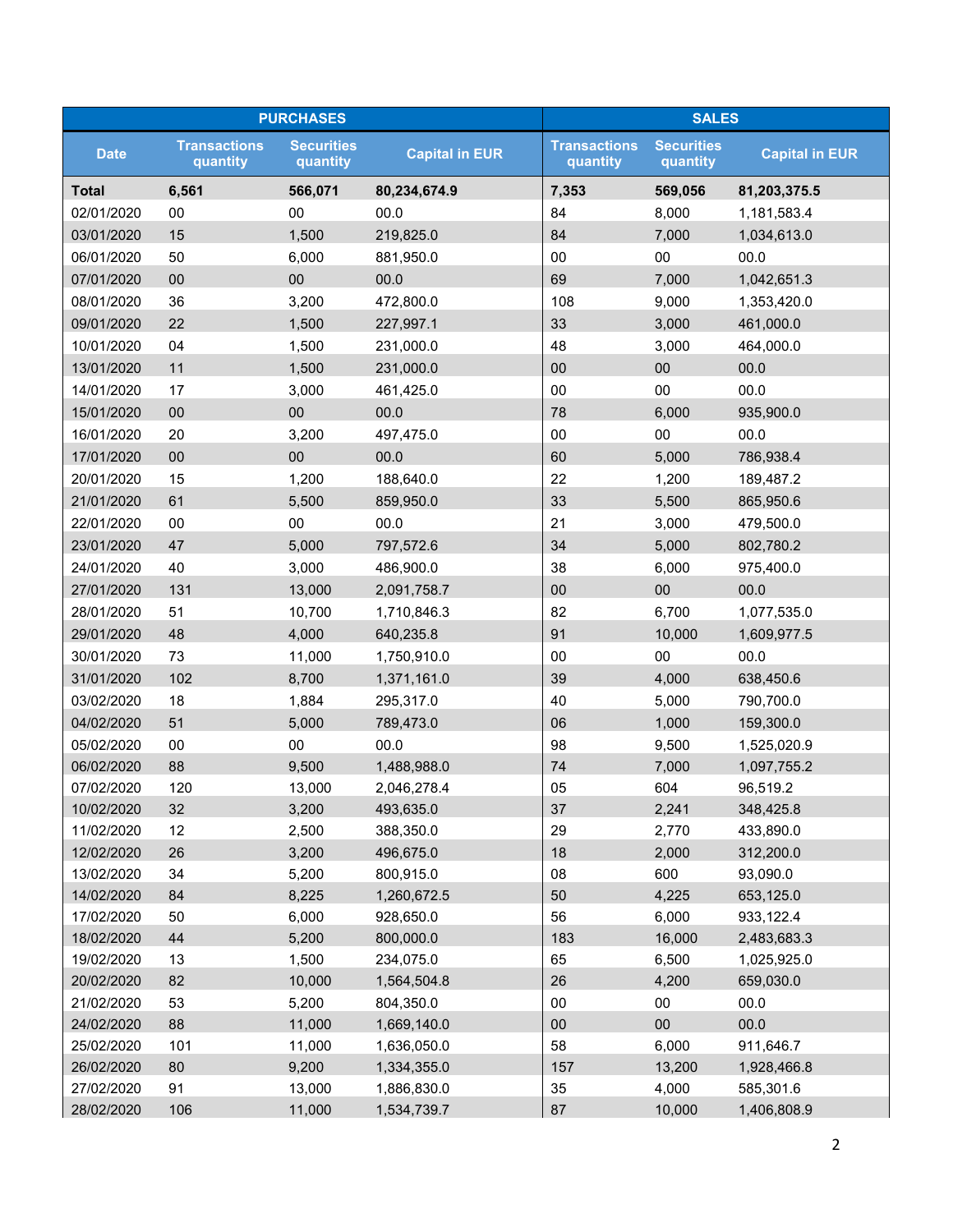| <b>PURCHASES</b> |                                 |                               | <b>SALES</b>          |                                 |                               |                       |
|------------------|---------------------------------|-------------------------------|-----------------------|---------------------------------|-------------------------------|-----------------------|
| <b>Date</b>      | <b>Transactions</b><br>quantity | <b>Securities</b><br>quantity | <b>Capital in EUR</b> | <b>Transactions</b><br>quantity | <b>Securities</b><br>quantity | <b>Capital in EUR</b> |
| 02/03/2020       | 126                             | 14,000                        | 1,967,199.0           | 94                              | 10,000                        | 1,431,691.7           |
| 03/03/2020       | 00                              | 00                            | 00.0                  | 146                             | 14,000                        | 2,033,100.0           |
| 12/03/2020       | 68                              | 9,000                         | 1,080,894.5           | 54                              | 6,000                         | 734,599.1             |
| 13/03/2020       | 29                              | 5,056                         | 610,676.0             | 154                             | 15,000                        | 1,841,887.7           |
| 16/03/2020       | 68                              | 8,000                         | 898,687.2             | 70                              | 7,000                         | 804,442.1             |
| 17/03/2020       | 31                              | 4,000                         | 427,150.0             | 41                              | 4,000                         | 441,100.0             |
| 18/03/2020       | 02                              | 250                           | 28,425.0              | 26                              | 3,000                         | 345,850.0             |
| 19/03/2020       | 50                              | 8,650                         | 994,105.0             | 20                              | 5,900                         | 741,900.0             |
| 20/03/2020       | 72                              | 6,500                         | 801,211.0             | 66                              | 7,500                         | 933,278.3             |
| 23/03/2020       | 156                             | 17,000                        | 2,020,821.8           | 61                              | 7,500                         | 910,709.8             |
| 24/03/2020       | 25                              | 2,000                         | 238,796.5             | 135                             | 12,000                        | 1,477,610.4           |
| 25/03/2020       | 90                              | 9,000                         | 1,167,914.2           | 32                              | 4,000                         | 561,034.4             |
| 26/03/2020       | 81                              | 12,122                        | 1,526,777.4           | 43                              | 5,054                         | 642,475.5             |
| 27/03/2020       | 38                              | 3,000                         | 376,650.0             | 72                              | 7,500                         | 964,025.0             |
| 30/03/2020       | 23                              | 1,452                         | 187,183.8             | 82                              | 6,000                         | 787,684.3             |
| 31/03/2020       | 137                             | 10,000                        | 1,320,330.8           | 72                              | 5,500                         | 751,550.0             |
| 01/04/2020       | 87                              | 10,773                        | 1,406,244.5           | 105                             | 15,953                        | 2,127,574.5           |
| 02/04/2020       | 129                             | 10,000                        | 1,252,750.0           | 00                              | 00                            | 00.0                  |
| 03/04/2020       | 104                             | 11,500                        | 1,388,400.3           | 00                              | 00                            | 00.0                  |
| 06/04/2020       | $00\,$                          | 00                            | 00.0                  | 21                              | 2,000                         | 242,450.0             |
| 07/04/2020       | 42                              | 4,500                         | 551,175.0             | 47                              | 4,500                         | 566,425.0             |
| 08/04/2020       | $00\,$                          | 00                            | 00.0                  | 93                              | 8,881                         | 1,116,814.0           |
| 09/04/2020       | 09                              | 1,000                         | 128,050.0             | 48                              | 5,569                         | 727,644.4             |
| 14/04/2020       | 61                              | 5,000                         | 656,498.8             | 69                              | 5,000                         | 665,470.6             |
| 15/04/2020       | 82                              | 7,000                         | 919,026.3             | 148                             | 9,000                         | 1,192,526.3           |
| 16/04/2020       | 00                              | 00                            | 00.0                  | 118                             | 12,000                        | 1,644,891.0           |
| 17/04/2020       | 71                              | 9,000                         | 1,248,211.4           | 57                              | 1,277                         | 178,907.7             |
| 20/04/2020       | 125                             | 8,000                         | 1,097,450.0           | 87                              | 6,000                         | 838,325.0             |
| 21/04/2020       | 73                              | 6,500                         | 874,853.0             | 00                              | $00\,$                        | 00.0                  |
| 22/04/2020       | $00\,$                          | 00                            | 00.0                  | 69                              | 6,500                         | 881,002.0             |
| 23/04/2020       | 150                             | 10,000                        | 1,363,759.4           | 00                              | $00\,$                        | 00.0                  |
| 24/04/2020       | 74                              | 6,000                         | 809,584.8             | 225                             | 16,346                        | 2,246,514.2           |
| 27/04/2020       | $00\,$                          | 00                            | 00.0                  | 133                             | 6,000                         | 834,385.3             |
| 28/04/2020       | 176                             | 11,500                        | 1,588,401.1           | 47                              | 2,977                         | 417,870.1             |
| 29/04/2020       | 130                             | 10,500                        | 1,406,981.3           | 144                             | 6,292                         | 858,624.6             |
| 30/04/2020       | 82                              | 5,000                         | 671,844.1             | 00                              | $00\,$                        | 00.0                  |
| 04/05/2020       | 47                              | 4,000                         | 527,689.0             | 10                              | 1,000                         | 133,050.0             |
| 05/05/2020       | 04                              | 1,000                         | 132,450.0             | 71                              | 10,000                        | 1,346,250.0           |
| 06/05/2020       | 07                              | 2,500                         | 337,500.0             | 120                             | 5,500                         | 747,327.4             |
| 07/05/2020       | $00\,$                          | 00                            | 00.0                  | 109                             | 8,000                         | 1,109,400.0           |
| 08/05/2020       | 75                              | 2,000                         | 279,667.3             | 53                              | 2,000                         | 281,368.5             |
| 11/05/2020       | 88                              | 8,000                         | 1,106,503.6           | 00                              | 00                            | 00.0                  |
| 12/05/2020       | 158                             | 4,053                         | 555,236.6             | 29                              | 2,000                         | 276,694.0             |
| 13/05/2020       | 166                             | 5,100                         | 701,972.8             | 98                              | 5,100                         | 704,989.9             |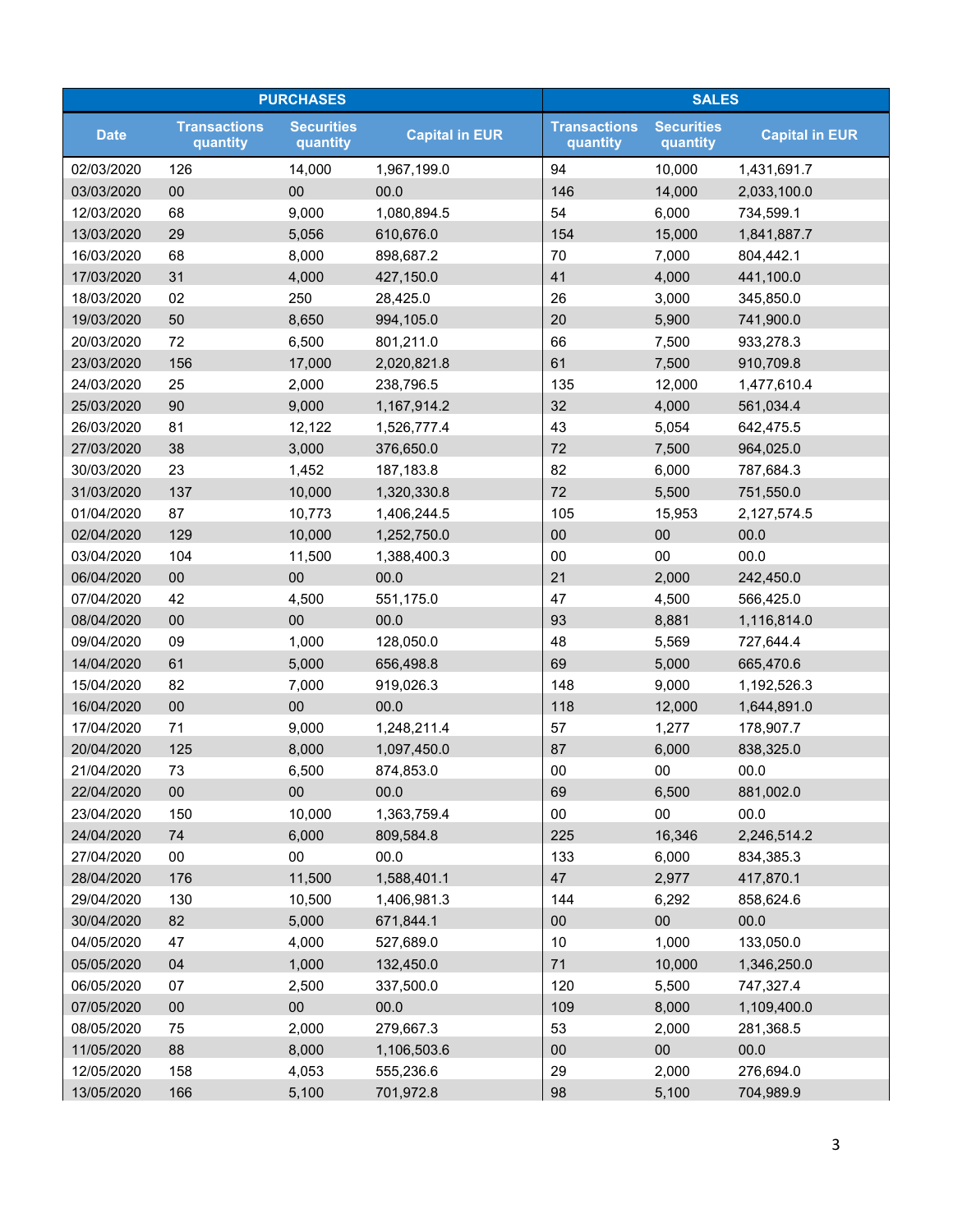| <b>PURCHASES</b> |                                 |                               |                       | <b>SALES</b>                    |                               |                       |
|------------------|---------------------------------|-------------------------------|-----------------------|---------------------------------|-------------------------------|-----------------------|
| <b>Date</b>      | <b>Transactions</b><br>quantity | <b>Securities</b><br>quantity | <b>Capital in EUR</b> | <b>Transactions</b><br>quantity | <b>Securities</b><br>quantity | <b>Capital in EUR</b> |
| 14/05/2020       | 33                              | 3,700                         | 498,210.0             | 07                              | 914                           | 124,258.3             |
| 15/05/2020       | 00                              | 00                            | 00.0                  | 49                              | 3,286                         | 449,678.4             |
| 18/05/2020       | 00                              | 00                            | 00.0                  | 97                              | 10,000                        | 1,401,725.4           |
| 19/05/2020       | 74                              | 6,250                         | 867,287.5             | $00\,$                          | 00                            | 00.0                  |
| 20/05/2020       | 00                              | 00                            | 00.0                  | 331                             | 9,000                         | 1,261,487.9           |
| 21/05/2020       | 185                             | 7,000                         | 980,667.4             | 130                             | 3,500                         | 494,025.0             |
| 22/05/2020       | 01                              | 87                            | 11,962.5              | 182                             | 6,498                         | 917,462.1             |
| 25/05/2020       | 00                              | 00                            | 00.0                  | 01                              | 3,000                         | 436,350.0             |
| 26/05/2020       | 01                              | 1,000                         | 147,950.0             | 11                              | 1,000                         | 148,500.0             |
| 27/05/2020       | 65                              | 5,000                         | 737,974.6             | 00                              | 00                            | 00.0                  |
| 28/05/2020       | 00                              | 00                            | 00.0                  | 108                             | 4,000                         | 593,950.0             |
| 29/05/2020       | 00                              | 00                            | 00.0                  | 37                              | 1,000                         | 153,200.0             |
| 01/06/2020       | 35                              | 3,500                         | 528,275.0             | 05                              | 1,000                         | 154,250.0             |
| 02/06/2020       | 11                              | 1,000                         | 150,300.0             | 17                              | 2,500                         | 379,975.0             |
| 03/06/2020       | 00                              | 00                            | 00.0                  | 67                              | 3,000                         | 456,722.2             |
| 04/06/2020       | 36                              | 3,000                         | 458,147.6             | 00                              | 00                            | 00.0                  |
| 05/06/2020       | 133                             | 5,000                         | 756,669.4             | 33                              | 3,000                         | 459,414.7             |
| 08/06/2020       | 139                             | 6,000                         | 899,853.6             | 28                              | 2,000                         | 303,000.0             |
| 09/06/2020       | 34                              | 1,000                         | 151,465.0             | 64                              | 4,000                         | 611,460.0             |
| 10/06/2020       | 102                             | 4,000                         | 610,883.8             | 177                             | 6,000                         | 923,704.8             |
| 11/06/2020       | 95                              | 6,000                         | 901,108.7             | 128                             | 2,500                         | 376,844.2             |
| 12/06/2020       | 199                             | 14,000                        | 2,072,003.5           | 29                              | 2,000                         | 299,000.0             |
| 15/06/2020       | 82                              | 4,000                         | 574,438.5             | 86                              | 4,000                         | 583,038.3             |
| 16/06/2020       | 00                              | $00\,$                        | 00.0                  | 119                             | 7,000                         | 1,041,302.8           |
| 17/06/2020       | 32                              | 769                           | 114,380.0             | 134                             | 8,500                         | 1,281,333.3           |
| 18/06/2020       | 162                             | 6,000                         | 903,726.6             | 00                              | 00                            | 00.0                  |
| 19/06/2020       | $00\,$                          | 00                            | 00.0                  | 145                             | 7,000                         | 1,070,009.5           |
| 22/06/2020       | 106                             | 4,000                         | 609,643.3             | 38                              | 2,435                         | 374,558.1             |
| 23/06/2020       | 11                              | 1,000                         | 152,825.0             | 12                              | 1,000                         | 153,950.0             |
| 24/06/2020       | 88                              | 4,500                         | 679,036.5             | 00                              | 00                            | 00.0                  |
| 25/06/2020       | 19                              | 2,000                         | 296,500.0             | 06                              | 2,000                         | 301,700.0             |
| 26/06/2020       | 00                              | 00                            | 00.0                  | 131                             | 8,065                         | 1,235,366.8           |
| 29/06/2020       | 66                              | 6,000                         | 905,850.0             | 86                              | 4,000                         | 606,645.0             |
| 30/06/2020       | 00                              | 00                            | 00.0                  | 70                              | 4,769                         | 725,822.9             |

###

## **About Dassault Systèmes**

Dassault Systèmes, the **3D**EXPERIENCE Company, is a catalyst for human progress. We provide business and people with collaborative 3D virtual environments to imagine sustainable innovations. By creating virtual experience twins of the real world with our **3D**EXPERIENCE platform and applications, our customers push the boundaries of innovation, learning and production. Dassault Systèmes brings value to more than 270,000 customers of all sizes, in all industries, in more than 140 countries. For more information, visit [www.3ds.com](http://www.3ds.com/)